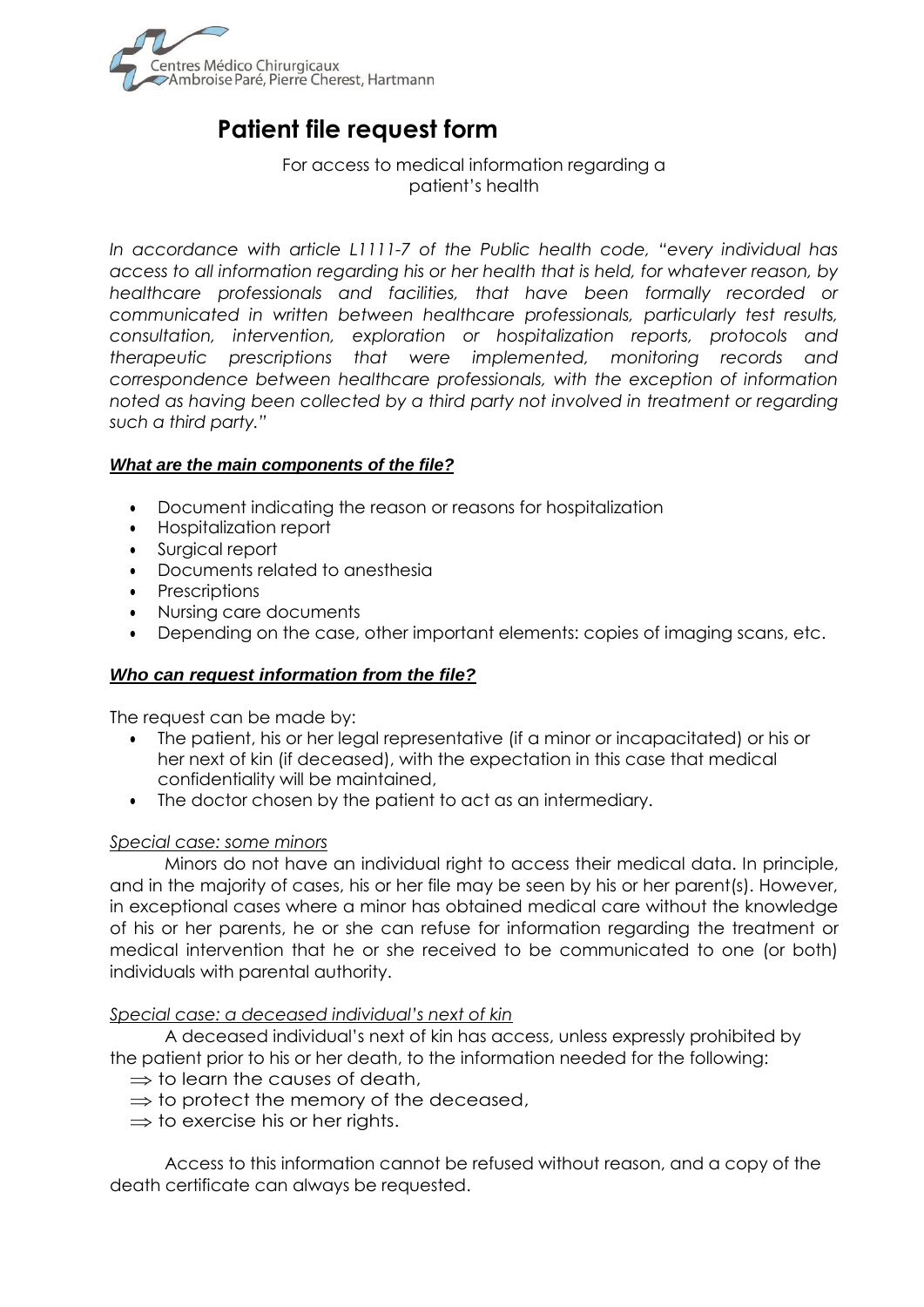

The information must be communicated within **eight days** following receipt of the **complete request**, after a processing period of 48 hours. If the information is more than five years old, this time period is extended to **two months**.

## *How to view the file*

The file can be viewed **at the facility**, and a copy of the documents can be taken with you.

You can also ask to be **sent copies** of the documents, which can only be done by registered mail with delivery confirmation.

While the file can be viewed at the facility for free, you will be charged for copies and mailing costs.

If the information contained in the file may affect you, the doctor can recommend that you bring a third party with you to view the file at the facility. In this case, you must understand that the third party will then be aware of strictly confidential information about your health. Thus, it is advisable that this third party be informed that he or she is legally required to respect the confidentiality of your medical information. In healthcare facilities, medical support is offered free of charge. However, you can decline this support: and this refusal will not prevent you from viewing the documents.

### *How do you make a request?*



You must contact: The doctor who oversaw your care at the facility or the facility's legal representative. The Patient file request form must be sent by registered mail with delivery confirmation (accompanied by supporting evidence) to the following address:

*For the Ambroise Paré and Pierre Cherest SMC: For the Hartmann Clinic: Mrs. Dominique Boulangé Mr. Eric Journeaux President, A. Paré, P. Cherest, Hartmann SMC Director, Hartmann Clinic 25-27 bd Victor Hugo 26 bd Victor Hugo 92200 NEUILLY-SUR-SEINE 92200 NEUILLY-SUR-SEINE*

## *Supporting evidence:*

| Patient                       | $\rightarrow$ | Copy of identification card or passport                                                           |
|-------------------------------|---------------|---------------------------------------------------------------------------------------------------|
| <b>Intermediary</b><br>doctor | $\rightarrow$ | Copy of professional identification card and<br>patient's authorization                           |
| Next of kin                   | $\rightarrow$ | Copy of identification card or passport and<br>notarized document verifying status as next of kin |

#### *Legal representatives for minors:*

| Parents                                                     | → | Copy of identification card or passport and family<br>record or birth certificate, and, if needed, the judgment<br>rendered |
|-------------------------------------------------------------|---|-----------------------------------------------------------------------------------------------------------------------------|
| Third party                                                 | → | Copy of identification card or passport and<br>judgment rendered                                                            |
| Legal<br>representatives<br>of adults under<br>guardianship | → | Copy of identification card or passport and<br>judgment rendered                                                            |